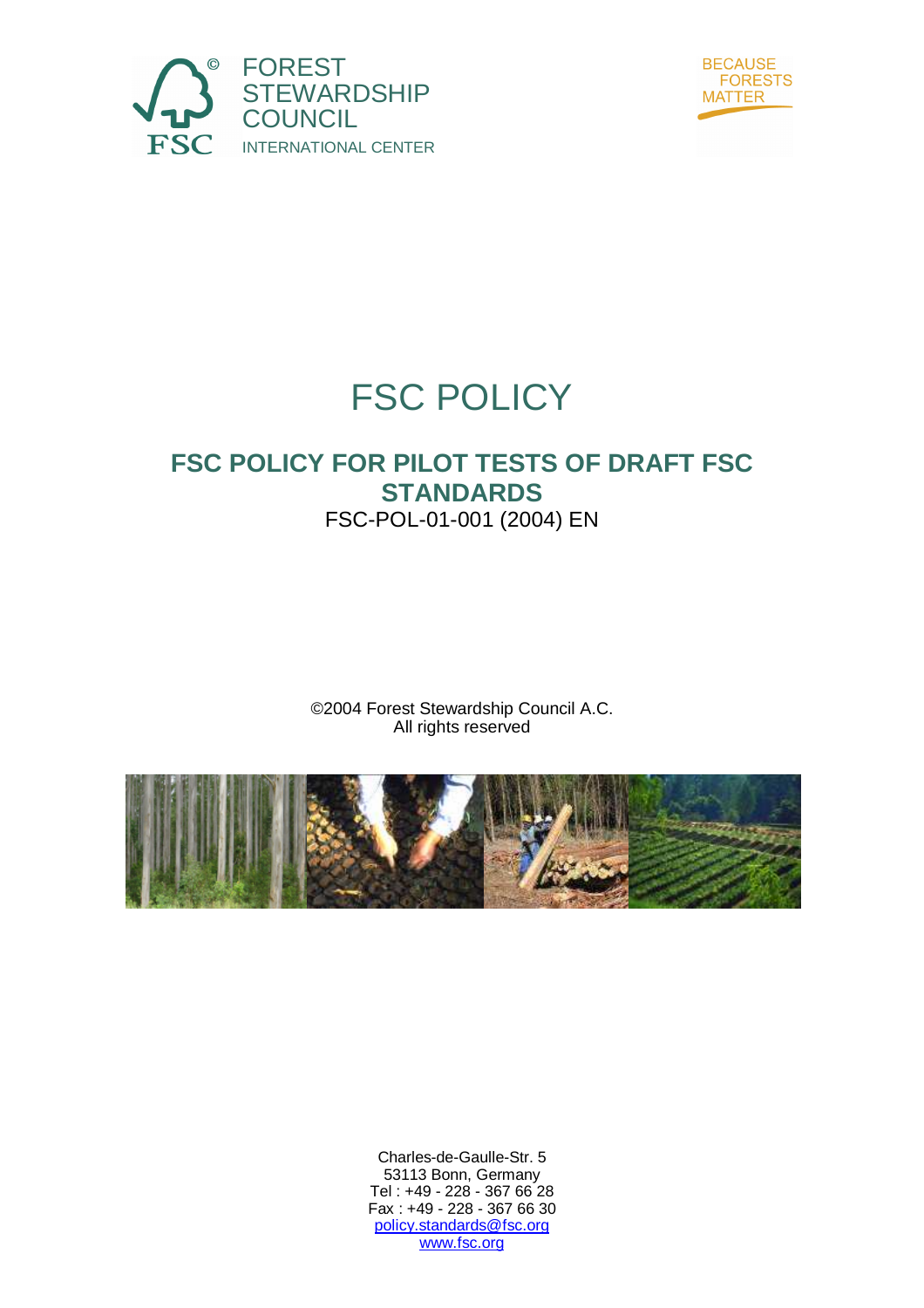## FSC POLICY FOR PILOT TESTS OF DRAFT FSC STANDARDS

### FSC-POL-01-001 (2004) EN

### Approved April, 2004 31<sup>st</sup> meeting of the FSC Board of Directors

Original policy approved March 2003 ( $28<sup>th</sup>$  meeting) Modifications to the original policy approved July 2003 ( $29<sup>th</sup>$  meeting)

©2004 Forest Stewardship Council, A.C. All rights reserved. No part of this work covered by the publisher's copyright may be reproduced or copied in any form or by any means (graphic, electronic or mechanical, including photocopying, recording, recording taping, or information retrieval systems) without the written permission of the publisher.

The Forest Stewardship Council (FSC) is an independent, not for profit, non-government organisation based in Bonn, Germany.

The mission of the Forest Stewardship Council is to support environmentally appropriate, socially beneficial, and economically viable management of the world's forests.

FSC develops, supports and promotes international, national and regional standards in line with its mission; evaluates, accredits and monitors certification bodies which verify the use of FSC standards; provides training and information; and promotes the use of products that carry the FSC logo.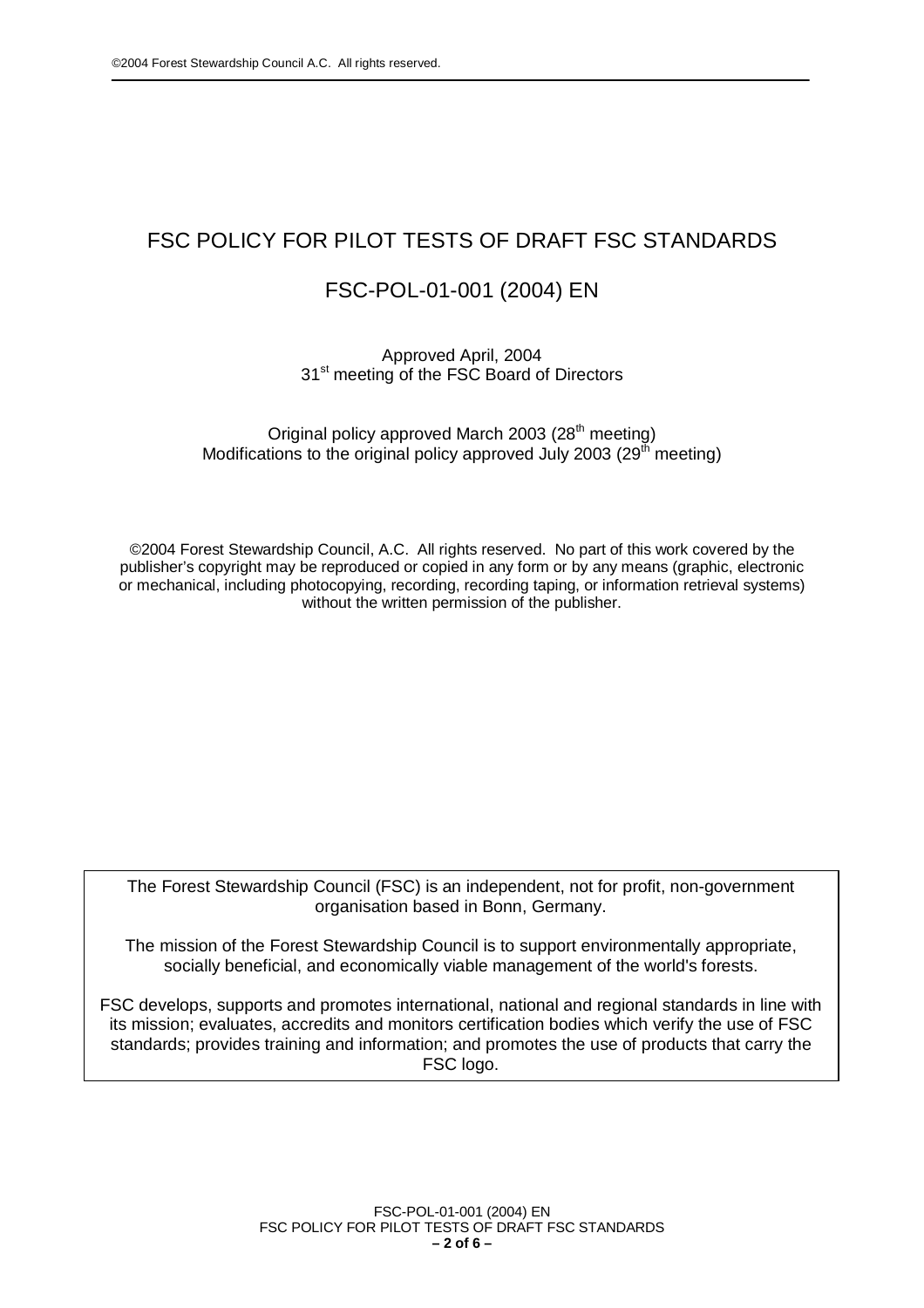### **Introduction**

This policy is designed to encourage collaboration between FSC, accredited certification bodies and others in the development and testing of FSC standards. The objective is to enable FSC to work more closely with companies to test new FSC proposals draft standards before they are finalised.

The benefit to FSC is to gain better understanding of the practical impacts of draft standards at an early stage of development, so as to ensure that they are fine-tuned prior to seeking formal endorsement. The benefit to companies is that they can gain early experience in the implementation of new systems, and early access to use of the FSC trademarks for innovative products. Companies are able to assist FSC to better adapt standards to their respective systems and needs.

### 1 **Definition**

- 1.1 An FSC pilot test is a study, authorised by the Executive Director of the FSC International Center, for the purpose of testing a draft FSC standard prior to its presentation to the FSC board for formal endorsement.
- 1.2 Pilot tests may be authorised for draft standards that are developed to implement previous board policy decisions, or on the basis of case-by-case approval by the FSC Board of Directors<sup>1</sup>.
- 1.3 A key feature of an FSC pilot test is that it may result in the issue of a certificate permitting use of the FSC logo on products for a limited duration<sup>2</sup>. It therefore differs from normal field testing which may be carried out at any time without Board or Executive approval, but which cannot result in the issue of an FSC certificate, or in use of the FSC logo.
- 1.4 A pilot test differs from 'provisional accreditation' of a standard in a number of ways:
- 1.4.1 A draft FSC standard may be approved for use in a pilot test at a relatively early stage of development, prior to wide stakeholder consultation;
- 1.4.2 Any certificates issued on the basis of pilot tests shall be for a very limited duration, up to a maximum of 12 months.
- 1.4.3 The number of participants in a pilot test shall always be limited, up to a maximum of four per certification body. In the case of provisional accreditation of standards the number of applicants is not limited.

### **2 Objectives of pilot testing**

 $\overline{a}$ 

- 2.1 The objectives of pilot testing are:
	- a) to gain better understanding of the practical impacts of draft standards at an early stage of development;
	- b) to encourage active involvement of forest managers, companies and certification bodies in standards development.

<sup>1</sup> This would include approval by a committee appointed by the Board for this purpose.

<sup>&</sup>lt;sup>2</sup> FSC encourages field testing of any draft policy or standard prior to its submission for FSC board endorsement. Permission to field test a standard is not required, whether testing is to be carried out by national initiatives, certification bodies, or their clients. However, the results of normal field testing do NOT result in the issue of an FSC endorsed certificate, and do NOT permit the company that takes part to make use of the FSC logo, either on- or off- product.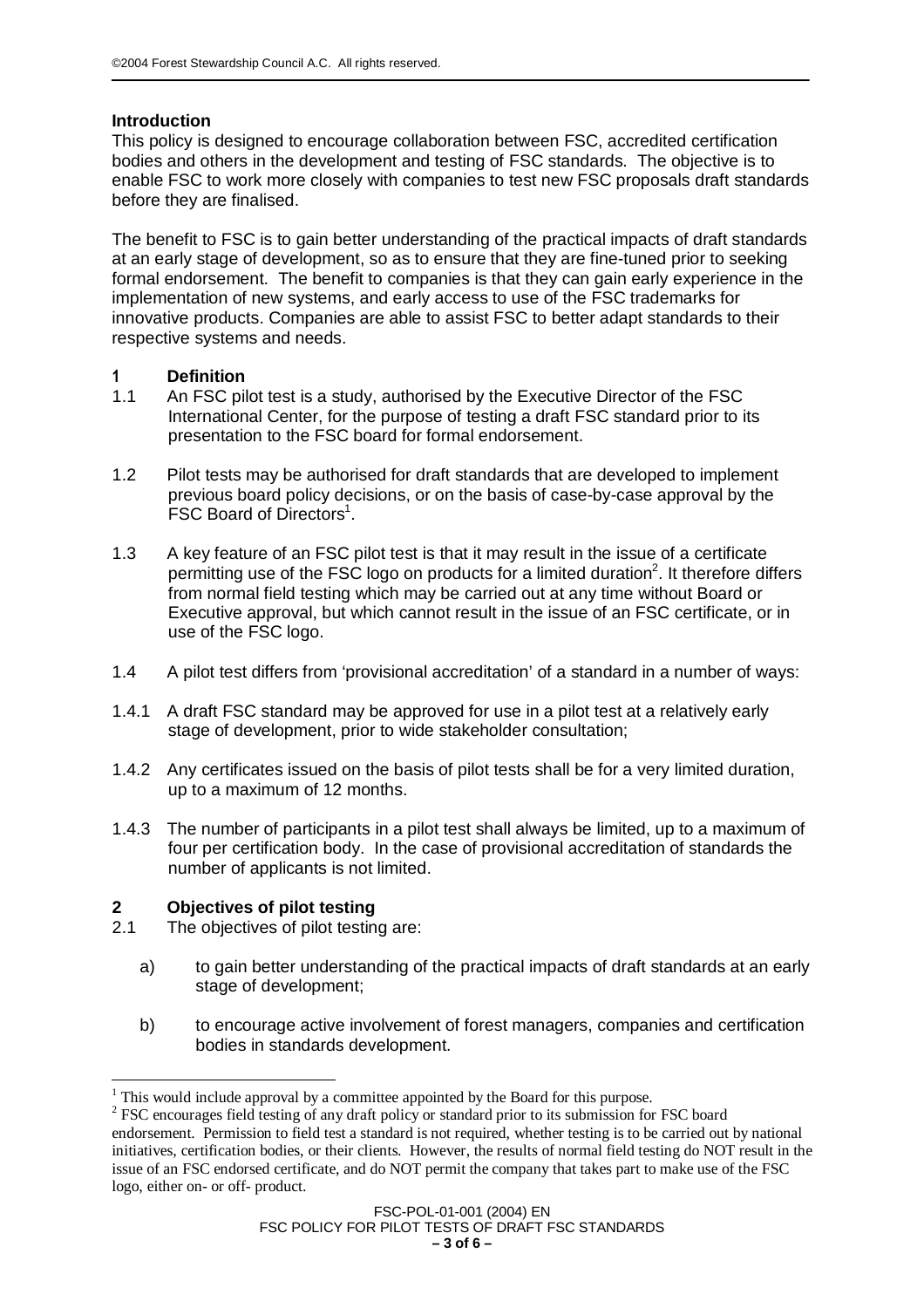## **3 Agreement to set up an FSC pilot test**<br>3.1 **FSC pilot testing shall be authorised**

- FSC pilot testing shall be authorised only by the Executive Director of the FSC International Center, and with the necessary approval from the FSC Board of Directors (see 1.2).
- 3.2 The decision to authorise a pilot test shall be based on a written proposal which shall include:
- 3.2.1 A description of the specific goals of the pilot test;
- 3.2.2 An explanation as to why a pilot test is considered a better alternative than simple field testing prior to presentation of a standard to the FSC board for endorsement;
- 3.2.3 A description of the pilot test methodology, including specifically the involvement of FSC National Initiatives, accredited certification bodies and their clients or potential clients, and the basis on which temporary certificates might be issued as a result of the test.
- 3.2.4 A specific statement as to the range of situations in which testing is desirable (e.g. boreal, tropical, temperate forest types; large/small forest areas; large/small manufactures; north/south participation; etc);
- 3.2.5 A specific statement as to the potential implications, both positive and negative, of permitting the temporary FSC-labelling of products as a result of the pilot test;
- 3.2.6 A description of the specific safeguards implemented to ensure that the FSC trademarks are used properly and that the integrity of the FSC trademarks is maintained;
- 3.2.7 A copy of the draft standard that is to be tested, together with a specific statement of the key features of the draft standard and how they differ from existing FSC policies or standards;
- 3.2.8 Accredited certification bodies intending to participate in the pilot test are free to register their intent at any time before or during the pilot test. Certificate holders and/or applicant commercial operations intending to participate in the pilot test are free to register their intent at any time before or during the pilot test through one of the accredited certification bodies. All accredited certification bodies and their respective clients participating in any pilot test are subject the proceedings and conditions approved by the FSC.

### **4 Formal monitoring of the pilot tests**

- 4.1 Pilot tests shall be monitored in three ways:
- 4.1.1 All participants shall complete a formal questionnaire and feedback form provided by FSC;
- 4.1.2 All participating certification bodies shall complete an evaluation report, detailing the client's compliance (or non-compliance) with the draft FSC standard, together with any recommendations for changes to the draft standard and any recommendations for further work to be carried out by the client.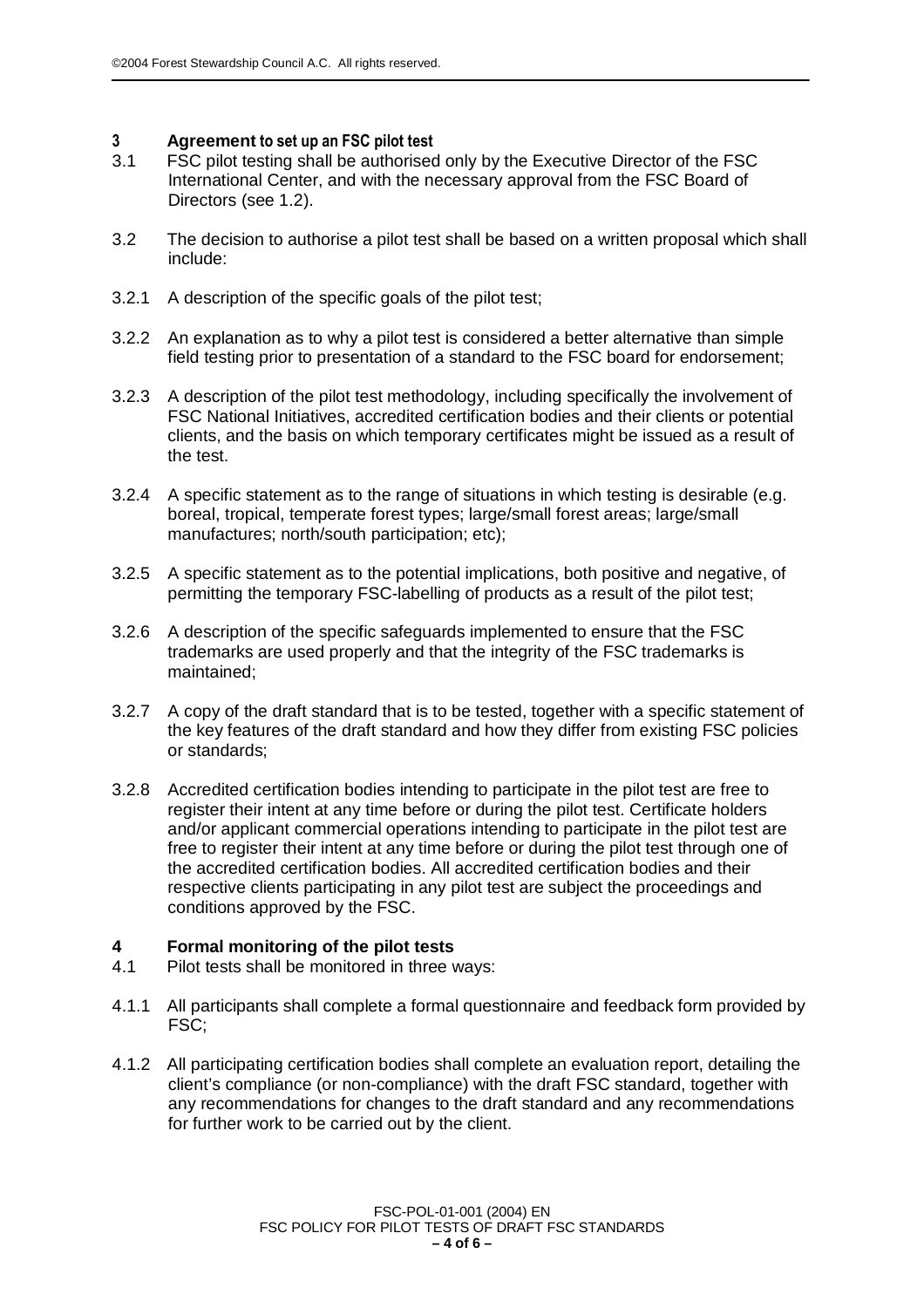- 4.1.3 A sample of the pilot tests shall be monitored by FSC in the field. This may be carried out by staff of the FSC International Center, members of an FSC Technical Committee, local experts, or FSC National Initiative representatives;
- 4.1.4 The results of monitoring shall be compiled and summarised in a publicly available report.

### **5 Funding of pilot testing**

5.1 The FSC International Center shall not authorise any pilot testing unless a budget has been allocated to cover FSC's full participation, monitoring, and reporting.

### 6 **Selection** of participants for an FSC pilot test

- 6.1 All FSC-accredited certification bodies may participate in an FSC pilot test, on request. There is no obligation for certification bodies to take part, and certification bodies that do not take part will receive equal access to information prior to the study, and to the results of the study.
- 6.2 Each participating certification body may initially put forward the names of up to four clients for inclusion in a pilot test. If additional participants are needed to meet the objectives of pilot testing, the International Center may invite participating certification bodies to propose additional clients to take part.
- 6.3 Inclusion of a certification body client in a pilot test is at the discretion of the FSC International Center.
- 6.4 The FSC International Center shall select participants to ensure that testing takes place in the full range of situations specified in the approved pilot test proposal (see 3.2.4, above).

### **7 Conditions for participation**

- 7.1 Prior to starting the pilot test, participating certification bodies and their clients shall sign an agreement which shall include the following provisions:
- 7.1.1 Participation in the pilot study is at the FSC International Center's sole discretion;
- 7.1.2 Participants agree to abide by any specific terms of participation, as set out by FSC;
- 7.1.3 FSC shall have the right to attend any part of the pilot tests as an observer, and to nominate its representatives who shall have the right to attend the tests as observers.
- 7.1.4 FSC shall have the right to publish a report on the results of the pilot tests, which may include observations about the cost of implementation of the draft standard, as well as details about the ease or difficulty of implementation. This report shall be publicly available.
- 7.1.5 There is no guarantee that participation in the pilot test shall result in the issue of an FSC-endorsed certificate (see section 8, below). Therefore, there is no guarantee that participation in the test shall result in the participants receiving permission to make use of the FSC logo or other trademarks, either on- or off- product.

### **8 Issue of FSC certificates on the basis of pilot tests**

8.1 When a certification body has completed a pilot test the certification body shall submit its evaluation report to the FSC International Center for review.